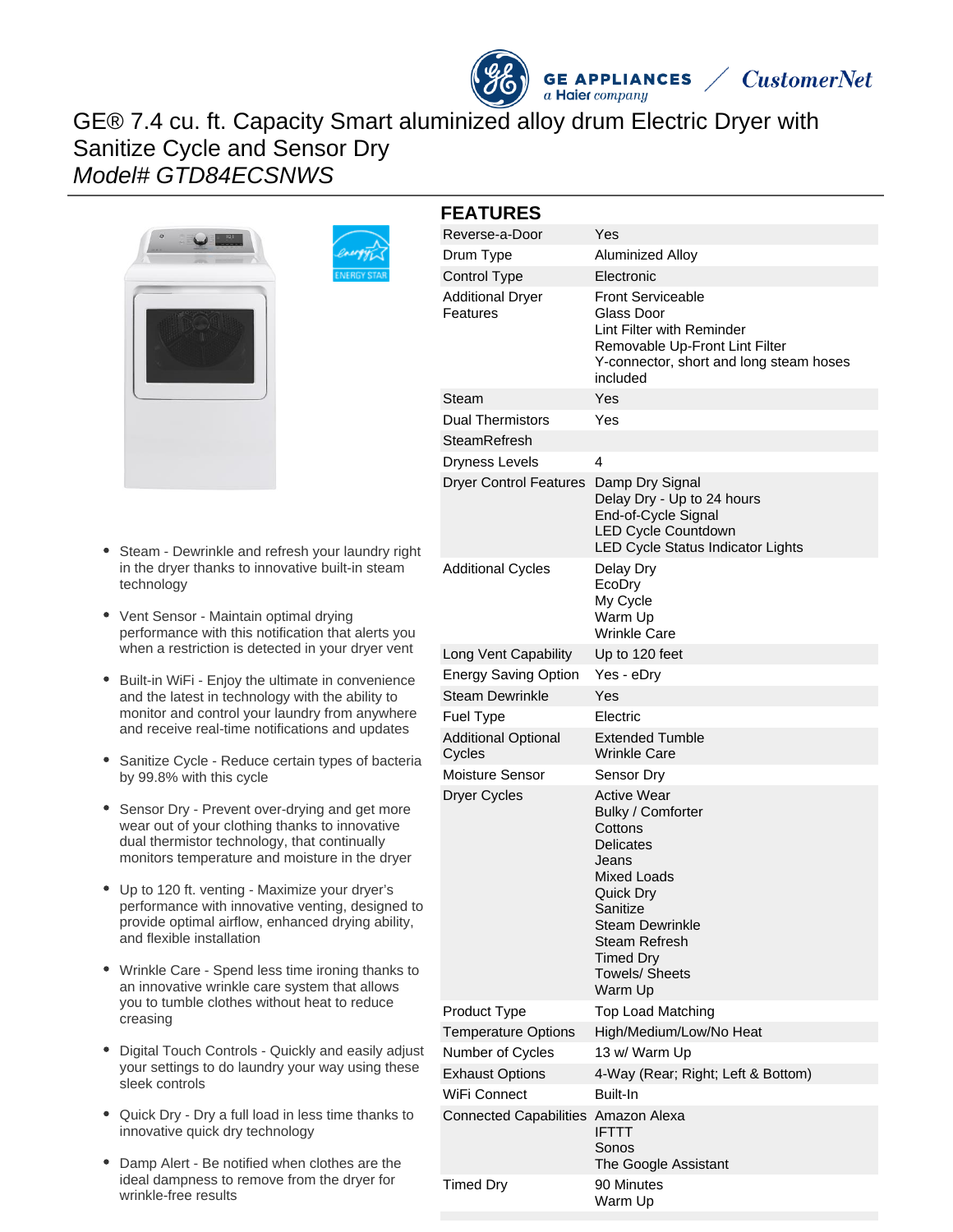| • Dry Level Options - Four different drying levels to |
|-------------------------------------------------------|
| dry the way you want                                  |

Style **Top Load Matching** Heat Selections 5

Temperature Options - Four different temperatures for full control over the drying process

Have more questions? Please contact 1-800-626-2000